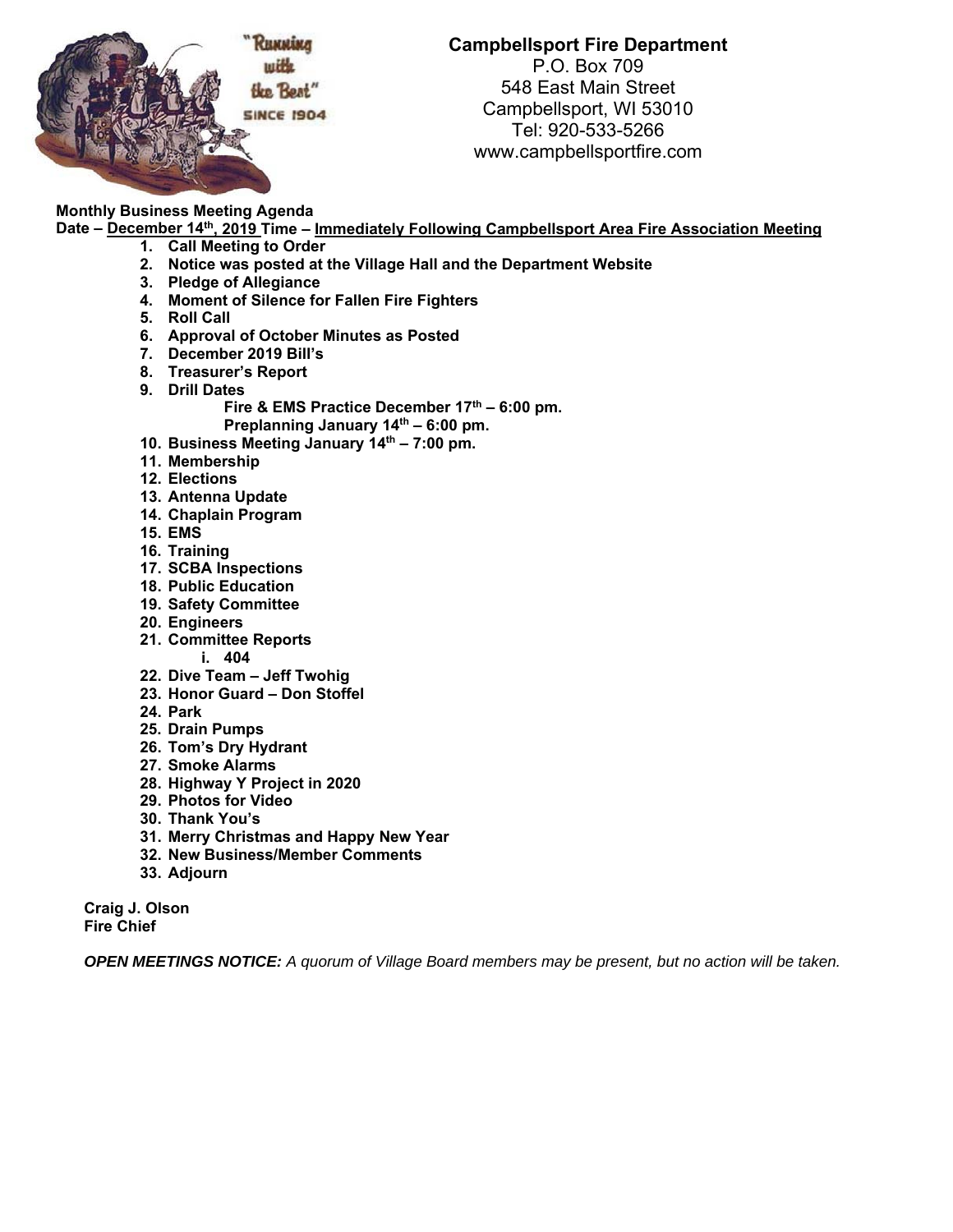# **Campbellsport Fire Dept Business Meeting Minutes December 14, 2019**

- **1.** Meeting called to order by **Asst Fire Chief Mark Jungers** at 6:30 PM.
- **2.** Notice was posted at the Village Hall and on the department website.
- **3.** Pledge of Allegiance was recited
- **4.** A moment of silence was held for fallen firefighters
- **5.** Roll call **33** present; **41** absent (per bylaws a quorum was present)
- **6. Bill Grede,** second by **Scott Jungers,** made a motion to approve the minutes of the November 2019 meeting as posted. Motion carried (voice vote)
- **7. Mark Jungers** read the bills. **Jim Simon** made a motion**,** to pay the bills, second by **Brian Jungers.** Motion carried (voice vote)
- **8.** Total Fund balances \$ 250,995.51
- **9.** Drill Dates

| Fire and EMS Practice | $12/17$ 6PM |            |
|-----------------------|-------------|------------|
| Preplanning           |             | $1/14$ 6PM |

- **10.** Business Meeting 1/14/19 after Association meeting (7PM)
- **11. Mark Reseburg** probationary period is up. His attendance record was read and a written vote taken. **25** Yes **1** No. **Mark** is now a full member. A motion was made by **Randy Zielieke**, second by **Don Miller** to destroy the ballots. Motion carried (voice vote) **Chris Schanen** has been brought on a probationary member for driving ambulance

#### **12.** Elections:

#### **Secretary:**

The floor was opened three times for nominations, one nomination for **Matt Stoffel** A motion to close nominations and cast a unanimous vote for **Matt Stoffel** for Secretary was made by **Randy Zielieke**, second by **Scott Jungers**.

Motion Carried (voice vote)

**Matt Stoffel** voted Secretary for 2020

#### **Treasurer:**

The floor was opened three times for nominations, one nomination for **Brian Schill** A motion to close nominations and cast a unanimous vote for **Brian Schill** for Treasurer was made by **Randy Zielieke**, second by **Scott Jungers**.

Motion Carried (voice vote)

**Brian Schill** voted Treasurer for 2020

#### **Park Board:**

The floor was opened three times for nominations, one nomination for **Bill Grede** A motion to close nominations and cast a unanimous vote for **Bill Grede** for Park Board was made by **Jim Simon**, second by **Scott Jungers**. Motion Carried (voice vote)

**Bill Grede** voted on Park Board for 2020-2021